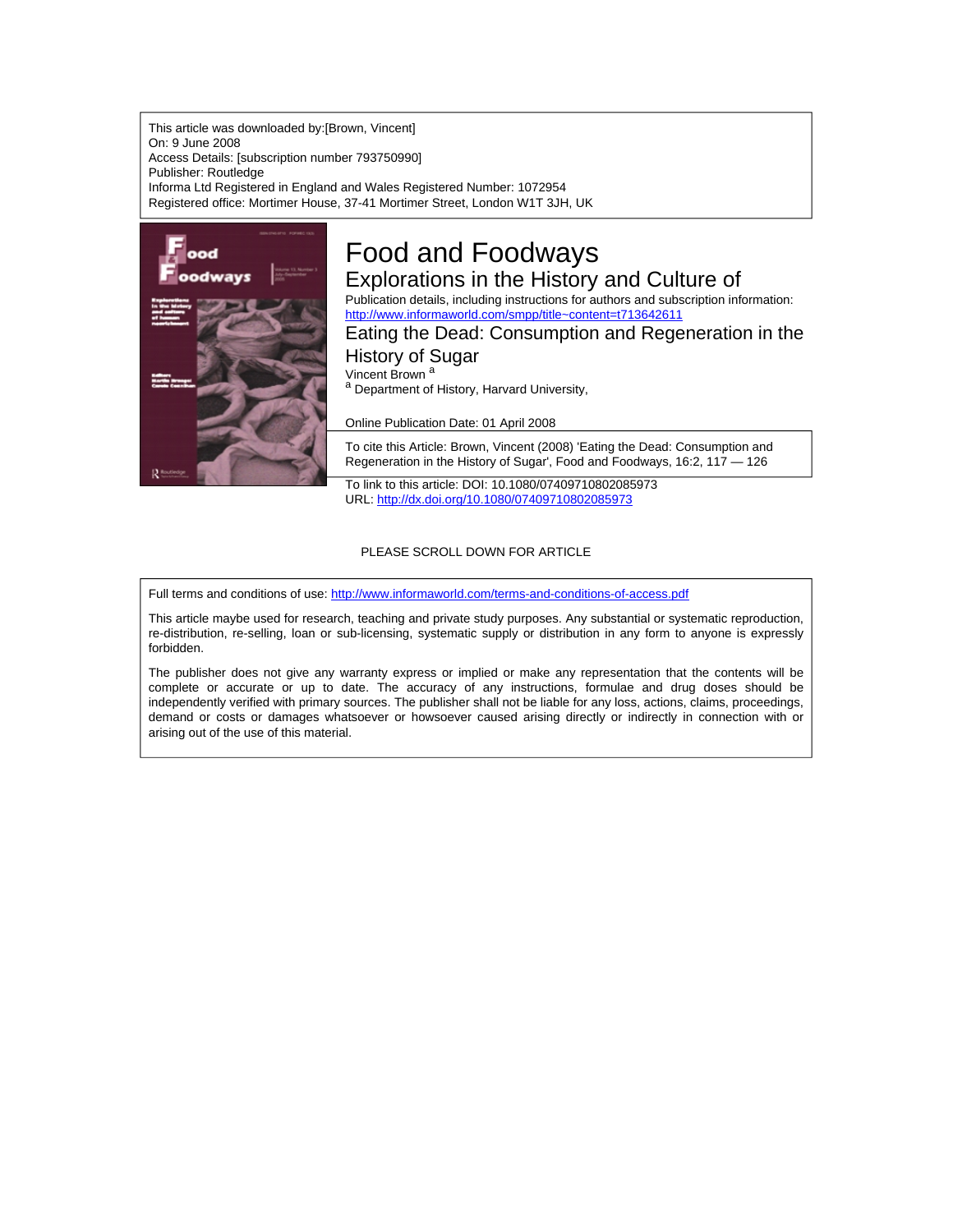Food and Foodways, 16:117–126, 2008 Copyright <sup>C</sup> 2008 Taylor & Francis Group, LLC ISSN: 0740-9710 print / 1542-3484 online DOI: 10.1080/07409710802085973



## **EATING THE DEAD: CONSUMPTION AND REGENERATION IN THE HISTORY OF SUGAR**

#### **VINCENT BROWN**

Department of History, Harvard University

In various scattered passages of Sidney W. Mintz's great work, *Sweetness and Power*, there are tantalizing allusions to the "association between sugar and death." These involved mostly the products of culinary artistry, such as candied funeral treats or the confections made for *dia de los muertos*. But by connecting the dots one finds in various of Professor Mintz's writings, one can see that the anthropologist Nancy Scheper-Hughes was right to suggest that *Sweetness and Power* could just as easily have been titled "Sweetness and Death." For while sugar cultivation and the activities that surrounded it were enormously profitable for American empires, sugar was a catastrophe for the workers who grew it. Sugar was a cornerstone of Caribbean slavery and the slave trade, helping Great Britain to emerge during the eighteenth century as an economic colossus. The cost of this development was paid largely by men, women, and children on colonial plantations. Drawing examples from Jamaica, the eighteenth-century British Empire's greatest engine of creative destruction, it is also possible to consider in a bit more depth the social relation between sugar, death, and the social regeneration of the enslaved.<sup>1</sup>

Sugar was a murderous commodity. In the formative period of sugar cane's emergence in the world economy, from the midseventeenth to the early nineteenth century, American sugar plantations were among the most dangerous places a worker could be. Added to the hazards of rampant disease and the everyday violence of enslavement were the punishing demands of planting, tending, and processing the canes. Modern researchers have confirmed what contemporaries knew too well: Enslaved

Address correspondence to Vincent Brown, 1730 Cambridge St., S430, Department of History, Harvard University, Cambridge, MA 02138. E-mail: brown8@fas.harvard.edu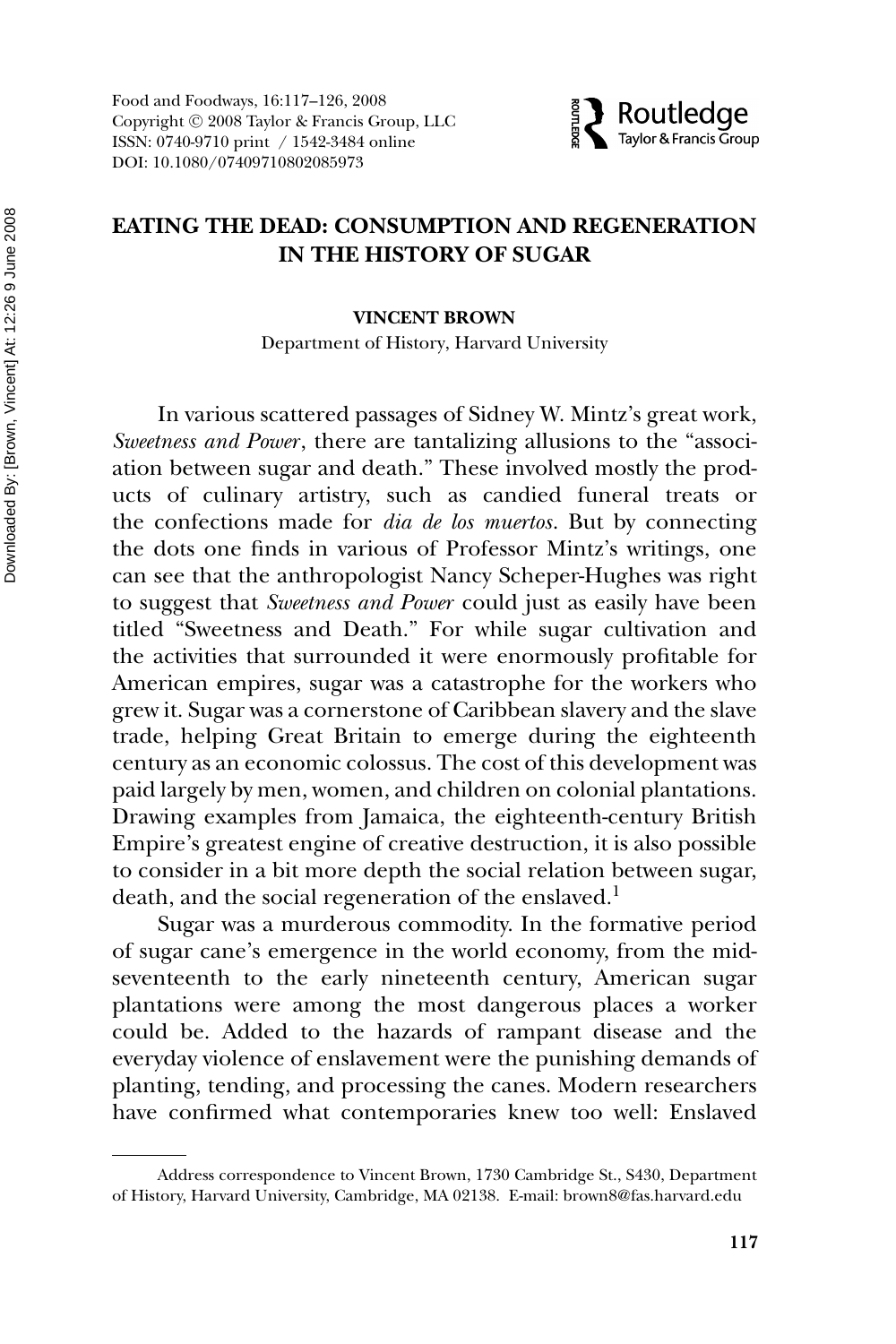workers were consumed in the cane fields. During one excellent crop year, the Jamaican planter Simon Taylor noted that the mill had been operating continuously for nearly nine months, "in which time the poor wretches of Negroes have not had above six hours of rest out of 24, & what with getting their little provisions etc. what time have they had to Sleep." Taylor hoped to hire someone else's slaves for the next round of planting, for the estate could not keep up the pace without, in his words, "murdering the Negroes."2

Even as sugar was subsidizing the energy needs of British workers, underwriting and preparing the way for England's industrial transformation, as Mintz's revision of the Eric Williams thesis showed, sugar was extinguishing workers on the plantations, those "syntheses of field and factory." As difficult as the work was, it might have been physically bearable if slaves had been well nourished, but the caloric content of their diets barely exceeded their energy needs. In other words, workers ate just enough to keep themselves working. In stressful circumstances—planting season, droughts, storms, speed-ups in production—slaves often starved. Moreover, hunger and poor nutrition impaired plantation workers' ability to resist illness. The African migrants who made up the bulk of sugar workers throughout the Americas were already threatened when they entered new disease environments, for which they had scant natural immunity; poor diets only aggravated the effects of bowel and respiratory diseases, which were among the most common immediate causes of death.<sup>3</sup>

It is clear that the imperial push described by Mintz "to seize more colonies, establish more plantations, import more slaves to them, build more ships, import more sucrose and other plantation products" that attended the economic rise of Great Britain and other European empires guaranteed the untimely deaths of millions. "By [the slaves'] labor power, wealth was created in the Americas," Mintz reminds us. "The wealth they created mostly returned to Britain; the products they made were consumed in Britain; and the products made by Britons—cloth, tools, torture instruments—were consumed by slaves *who were themselves consumed* in the creation of wealth." The expansion of Europe was facilitated by the destruction of black laborers.<sup>4</sup>

When Africans first came into the hands of European slave traders, the captives had often believed that the whites would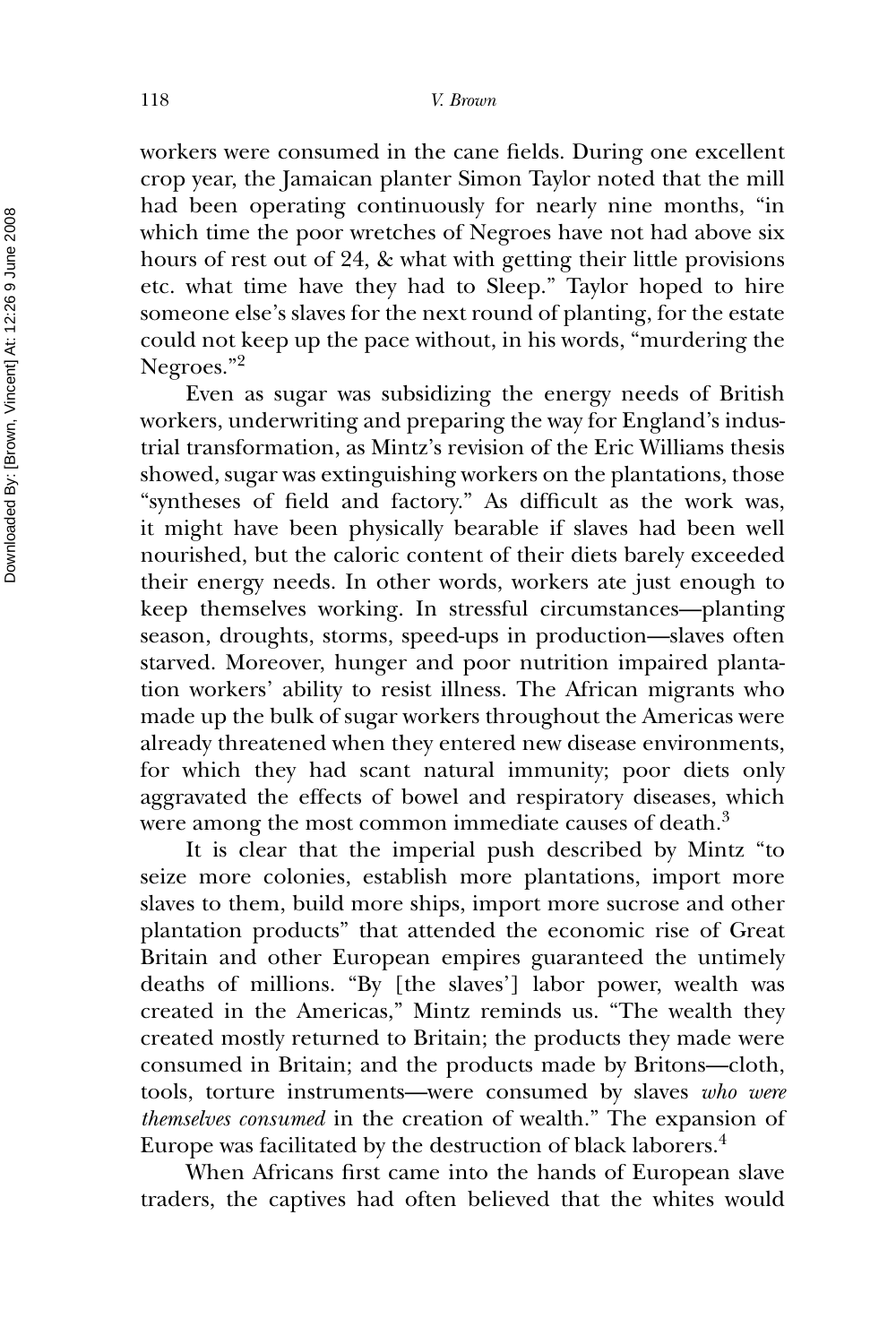eat them—a perception widely documented by historians of the transatlantic slave trade. We can now say, with only slight exaggeration, that this assumption was ultimately proven correct. American planters would exhaust black lives as productive capacity, grinding them into sugar, coffee, and other crops for export and consumption, primarily in Europe. Somewhere between the literal and the metaphorical, then, cannibalism is an appropriate term for the process outlined in *Sweetness and Power*. 5

Professor Mintz insisted that the production and consumption of sugar be understood as part of the making of the British working class: "Sugar and other drug foods, by provisioning, sating—and, indeed, drugging—farm and factory workers, sharply reduced the overall cost of creating and reproducing the metropolitan proletariat." In this way Mintz describes the movement of energy around the world—from Africa to the Americas to Europe—the digestion of the enslaved to enhance the vitality of the proletariat. His concern was primarily to show how the enslaved people who produced sugar were "linked in clear economic relationships to the British laboring people who were learning to eat it." Here, however, I would like to briefly explore how this transfer of energy from colony to metropolis and from black people to white, affected African-American life in slavery. To be more specific, I'd like to speculate about how the consumption of labor demanded by this process was linked in turn with social reproduction, or rather, regeneration, among the enslaved.<sup>6</sup>

Historically, communities have reproduced themselves through childbearing and childrearing, giving women a disproportionate role in social as well as biological reproduction. Sugar plantation work scrambled this pattern. No one has detailed the "grim realities" of life for women on Jamaican sugar plantations more carefully than Richard S. Dunn, who identified "exhausting manual labor, a lethal disease environment, savage physical punishment, inadequate food, sexual abuse, broken health, and infertility" as the distinguishing features of enslaved women's lives. Women worked disproportionately in field gangs, were largely excluded from highly skilled and high status jobs as craft workers, carpenters, coopers, boilers, and distillers, and were "subjected to an exhausting routine of manual labor throughout their prime child bearing years."7 Dramatically low birthrates and high infant mortality were the result. Given the rates of infant mortality, the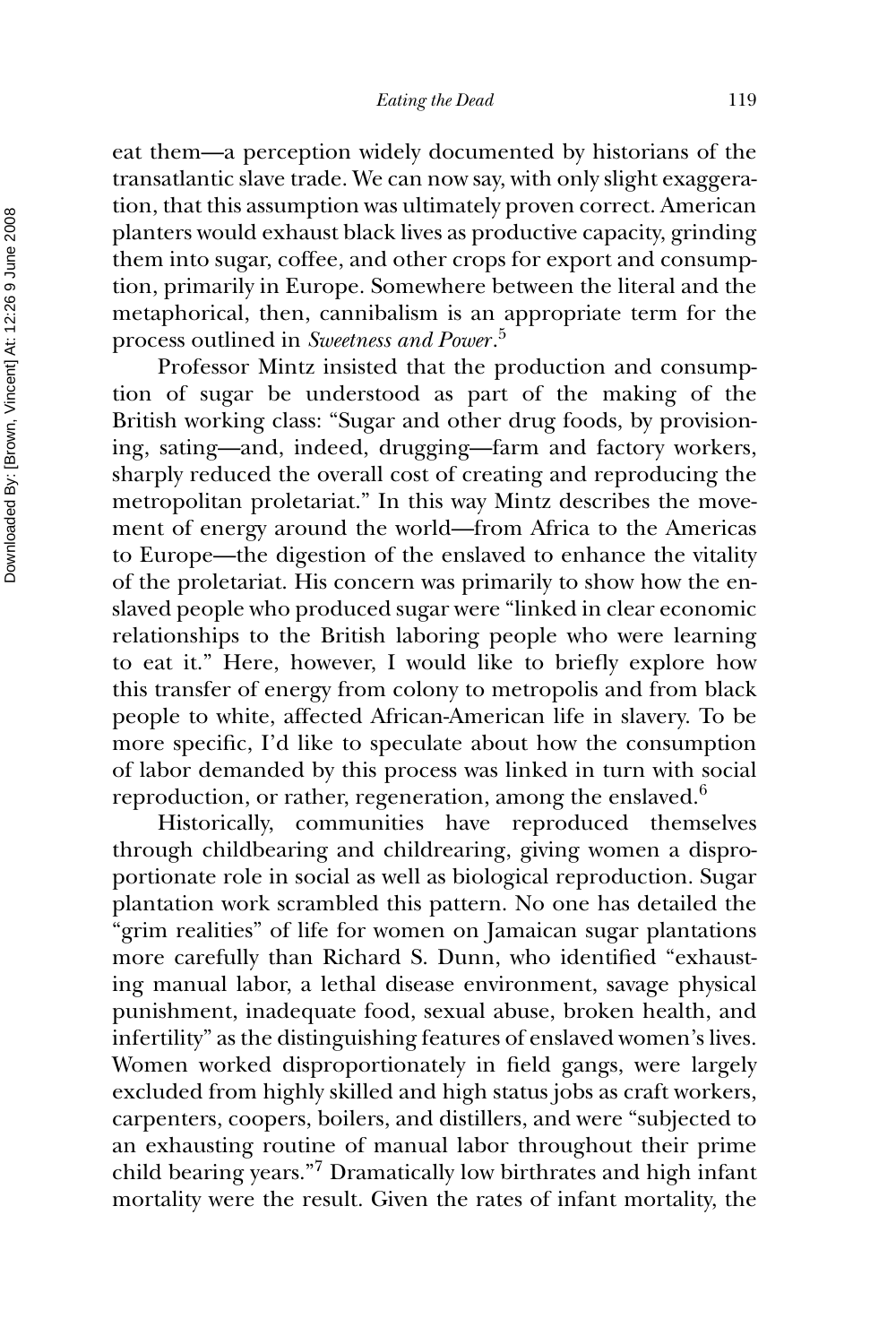birth of a child was more often seen as a prelude to a death than the beginning of a life. As historian Jennifer L. Morgan has argued for other slave societies, "the rarity of surviving infant births may have further highlighted the pragmatic and symbolic value of African women's reproductive potential" by heightening everyone's sense of the precarious nature of adaptation and inheritance.<sup>8</sup> At the same time, the primary mode of reproduction on sugar plantations was commercial rather than biological. Sugar's deadly toll required that the labor force be replenished by the slave trade, with planters externalizing the cost of raising children to African villagers. In this context, death organized social meaning among the enslaved more insistently than birth. Yet the rigors of plantation labor altered but did not reduce women's roles in enslaved communities. Women's relatively contracted role in child rearing was supplemented by their enhanced role in the communal social regeneration produced by burial rites.

When, in *The Birth of African American Culture*, Professor Mintz and Richard Price admonished scholars of slavery to pay close attention to processes of institution building, they recognized ceremonies for ritualizing death as among the foremost forms of social organization.<sup>9</sup> At the rate the enslaved expired, at the depth of their ubiquitous experience with dying and death, funerary rites were an urgent priority and were perhaps the most extensive bases of social communion. During funerals, the enslaved assumed and affirmed meaningful social roles. Articulations of kinship and ancestry during funerals yoked participants to their pasts, even in the accelerated world organized by slaveholders' expectant outlook. Communal values and material exchanges were intertwined, as people used death rites to define and signify categories of belonging, gender roles, measures of status, moral injunctions, and shared desires—in short, the ordering principles that helped to make society safe amidst catastrophe. Even as death tore communities apart, it brought the enslaved together. Black people did what they could to honor their friends, relations, and country folk, though life was fleeting and time was short. Funeral ceremonies, which had been perhaps the most important occasions for communal association in Africa, were made even more significant by demographic calamity in Jamaica. Rapidly changing enslaved societies therefore found enduring patterns—if not traditions—in ceremonies for the dead.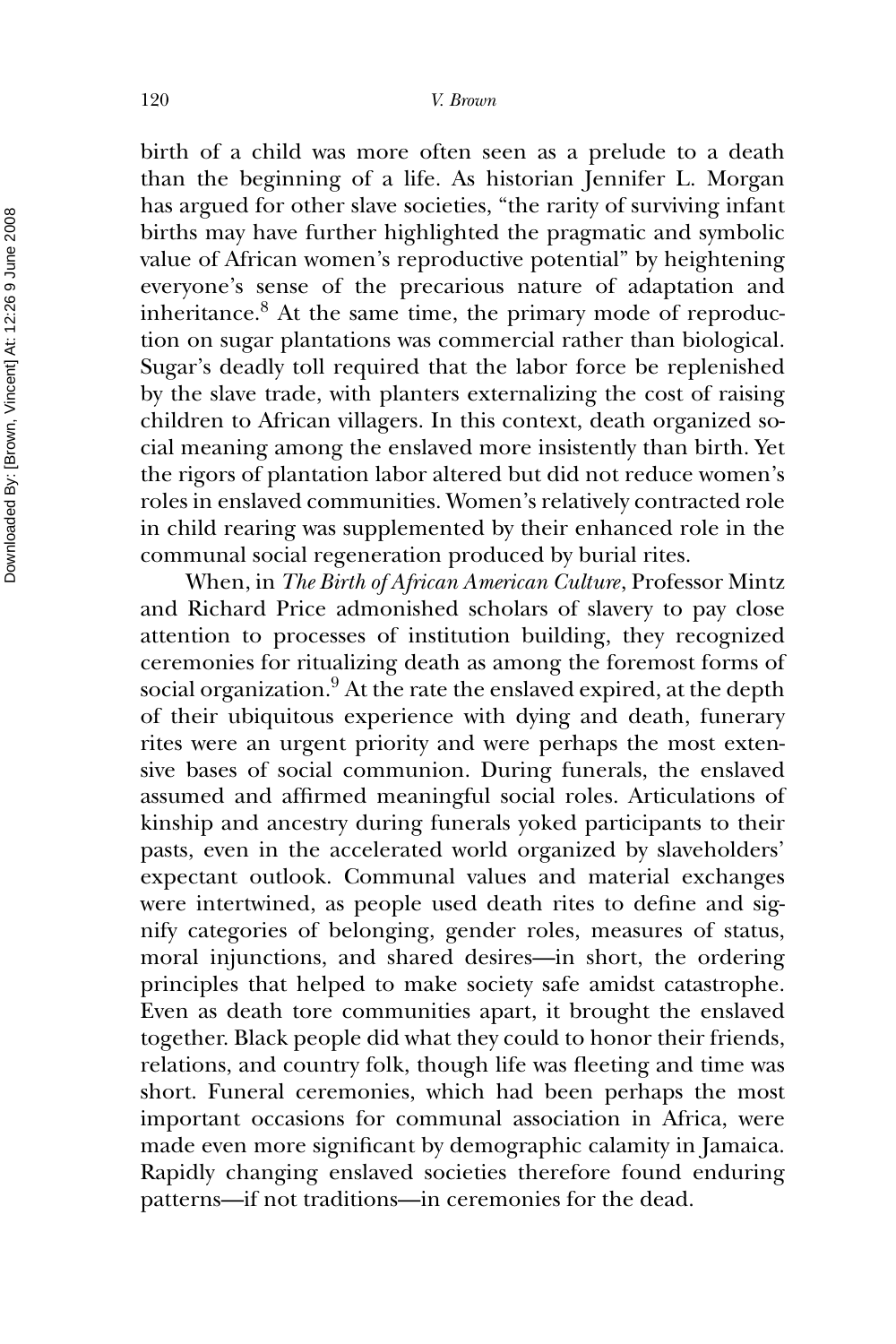Drawn from hundreds of villages, scores of polities, and numerous linguistic groups, Africans recognized categories of belonging in Jamaica that had not had the same purchase in the Old World. During dislocating migrations and desperate interactions, people from the environs of the Bight of Biafra and the Gold Coast congregated as Eboes and Coromantees, for example—new "nations" in the Americas. These and others forged emergent alliances from shared languages, similar principles of social organization, and similar memories of African landscape and territory. In order to cohere, however, people within these groups had not only to recognize similarities between members, they also had to mark their distinctions from outsiders. In this undertaking, the funeral ceremony was a primary locus of belonging and exclusion, an opportunity to express and enact ideas about group membership, social difference, and gendered being. $10$ 

Just as ritual participation helped to delimit national categories of belonging, it also exhibited internal hierarchies among the enslaved. Funerals did not eliminate social distinctions; in important ways, they reinforced them. Burial ceremonies affirmed the social status of the dead. Only well-liked or prominent slaves drew large crowds to their funerals. The most eminent could draw assemblies of more than a thousand, but for many, probably most, burial was completely unceremonious. Certainly those who died shortly after arrival, before they had time to form a significant network of social ties, received minimal honors at death. Slaves who had few friends or relatives were interred quickly and simply: An overseer might dispatch a couple of available men to bury the corpse in a crude pit. For others, the extravagance of the ceremonies, as well as the size of the gatherings, indicated the popularity and importance of the deceased. As one observer commented: "The expense with which the funerals of the better sort of negroes upon a plantation are attended, very often exceeds the bounds of credibility."11

Quite apart from their functions in the plantation economy, slaves assumed meaningful social roles during the performance of ritual obligations. Planters generally did not care who among their slaves were the best dancers, drummers, or singers, though they might be amused by their performances. Black people, on the other hand, recognized the indispensable contributions of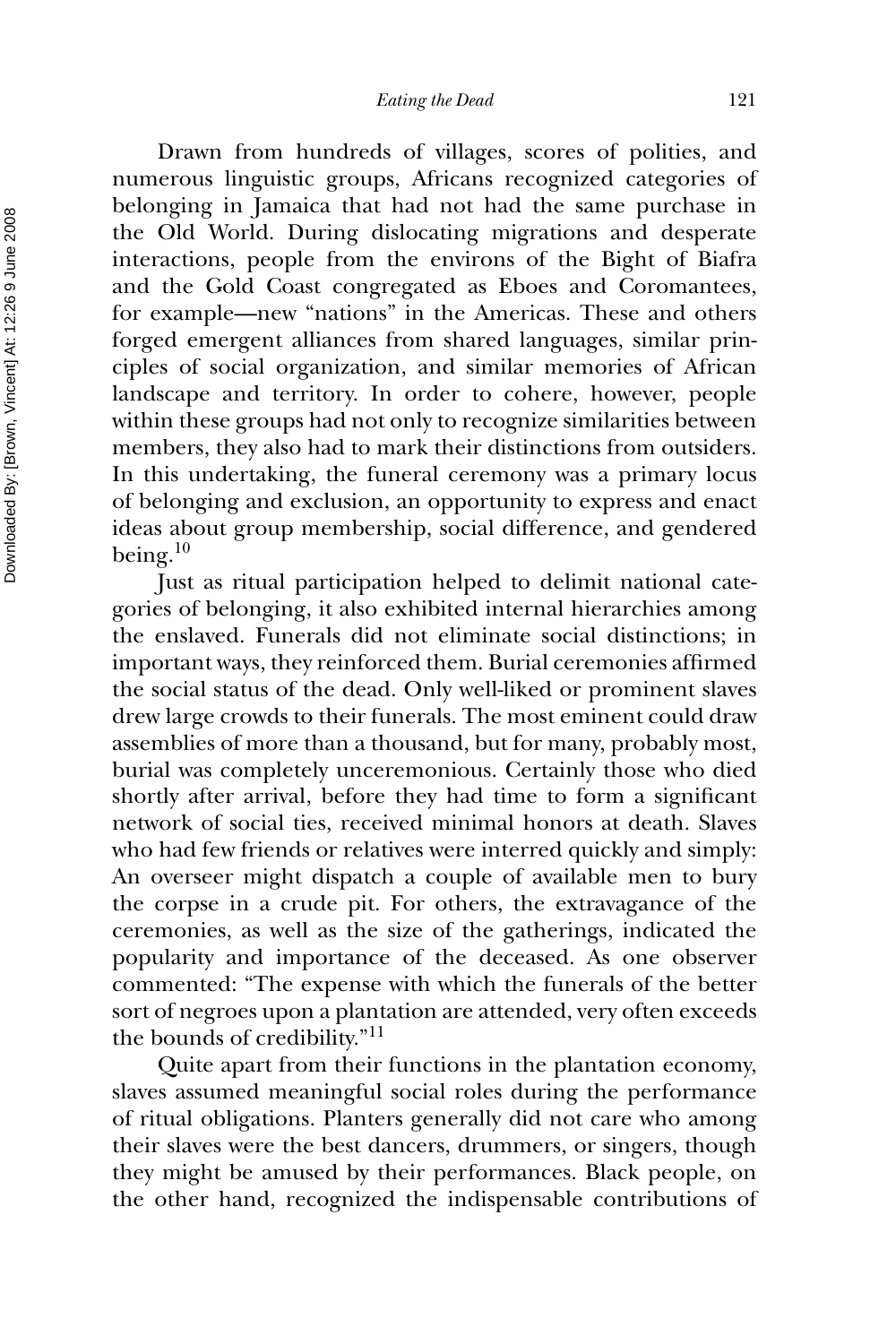these performers. In the context of a burial ceremony, musicians and dancers bore the responsibility for structuring emotions and communicating with the spirit world. Their skills managed what black people generally viewed as the most important stage in the life cycle. A gendered division of labor organized ritual music production. The drummers were nearly always male, women generally led the singing and accented the rhythm with hand claps and rattles. Dancers were both men and women but each performed different styles of movement. Establishing gender distinctions at ceremonies was but one aspect of a larger process of assuming meaningful roles that could rebut the degradations of abject bondage.<sup>12</sup>

Preparations for burial also reinforced the significance of kinship and friendship. The role of blood relations in funeral ceremonies re-established some small measure of stability in family organization, even while it accepted intimate acquaintances into family membership. The integrity of enslaved families was extremely tenuous: The slave trade severed ties to African ancestors, child mortality blocked the lines of descent that might have extended into the future, and the dictates of plantation managers trumped the authority of parents. Yet there is reason to believe that high mortality in Jamaica strengthened affective ties between kin, both genetic and "fictive." Family and friends were responsible for wrapping the body in linen, when they could afford it, and decorating it with possessions that the deceased valued in life. Between a month and a year after interment select friends and family returned to the grave, "congratulating the deceased on her enjoyment of complete happiness," according to one account. In turn, as another witness reported, "each of the party then expressed his wishes of remembrance to his kindred, repeated benedictions on his family, promised to return to them, repeated promises to take care of her children, and bade the deceased an affectionate farewell."<sup>13</sup>

Interment of the dead usually involved feasting; sharing among the mourners was an essential activity. After the burial, one observer noted, "cool Drink (which is made of the *Lignum vitae* Bark) or whatever else they can afford, is distributed among these who are present; the one Half of the Hog is burnt while they are drinking, and the other is left to any Person who pleases to take it." These exchanges indexed and reinforced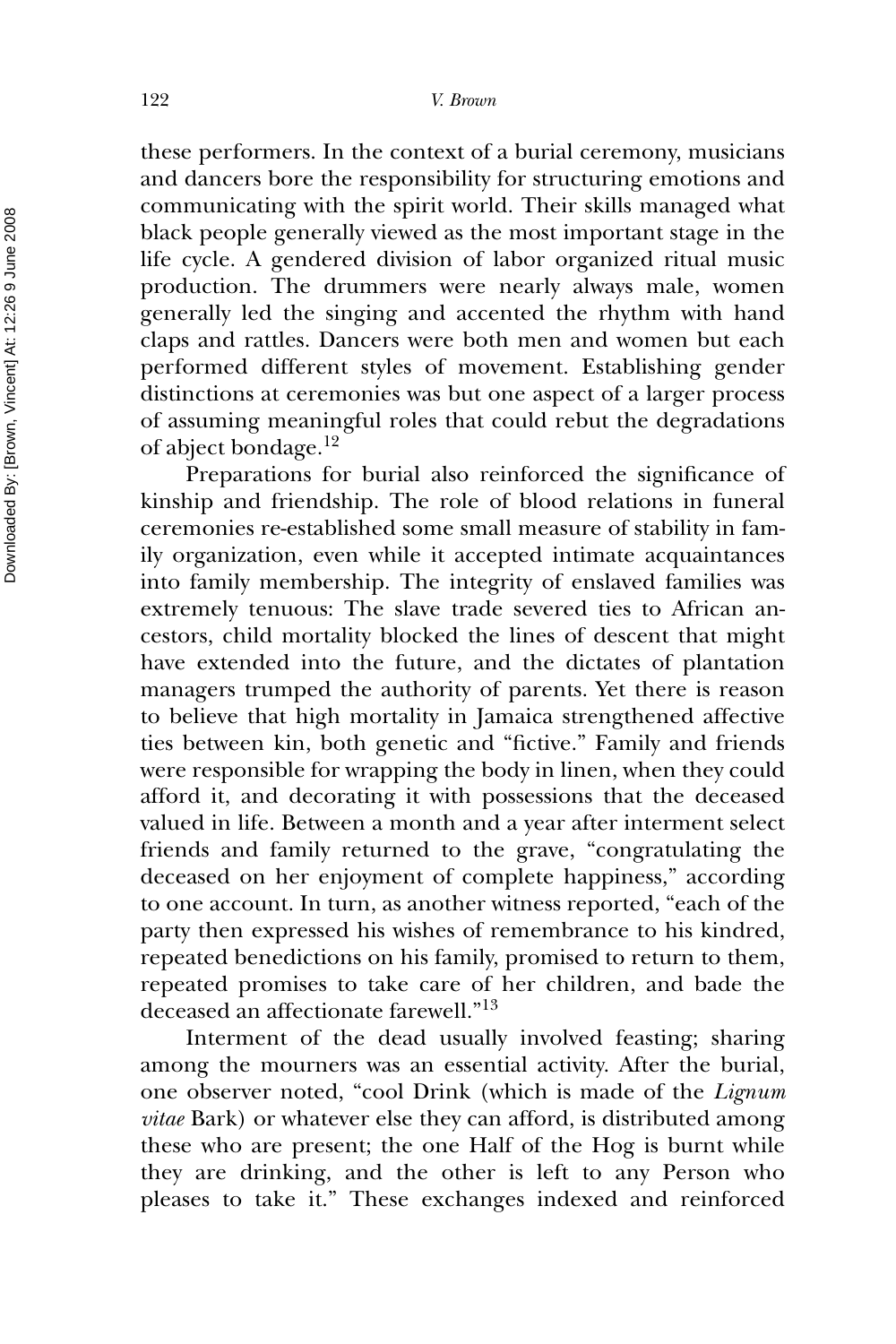ties of reciprocity as people signified their affiliations through their participation in meaningful meals. Ritual eating marked communal associations between the living and the dead no less than among the living. Burial rites nearly always included sacrifices and offerings: the blood of animals, offered to protect the living from the angry dead, foodstuffs, tobacco, and drink to nourish the spirit on its journey to the other world. For favored slaves, planters provided rum, Madeira, sugar, or flour for the feasts and offerings, but most of the contributions—chickens, a hog, fruits and vegetables—were the products of slaves' own efforts.<sup>14</sup>

These goods came from provision grounds, barters, or petty thefts. Men and women with fruitful provision grounds knew they would be able to supply for their own burial ceremonies when the time came. So, underlying all this regenerative activity was an economic institution, the Jamaican internal marketing system, which Professor Mintz has described in several important essays, that method of provisioning the enslaved with desperately needed nutrition, but also with the sacrificial foodstuffs required by their participation in mourning rites. Within Jamaica, the enslaved carried on a dynamic internal commerce. On larger plantations they were allowed houses, gardens, and provision grounds. Imported food was expensive, so planters compelled the slaves to help feed themselves by farming small fruit and vegetable gardens adjoining their houses and larger plots of land set aside for their use. On the one day during the week that they had to provide for themselves, enslaved men and women raised livestock, tended food crops, and set their skills to petty manufactures, hoping to produce more than they needed to survive. They took the products of their labor to great Sunday markets where the most well supplied, energetic, and shrewd could generate meager profits to support their relations. While it is not clear that women outnumbered men at these markets during slavery, as they certainly came to do after emancipation, there can be no doubt that they played vital roles both as cultivators and traders in this system.<sup>15</sup>

In short, because of the "demographic disaster" wrought by sugar production, the regeneration of social roles, including gender roles, in enslaved communities was accomplished in the course of burial ceremonies as much as in the rearing of children. For the social reproduction of enslaved communities, women's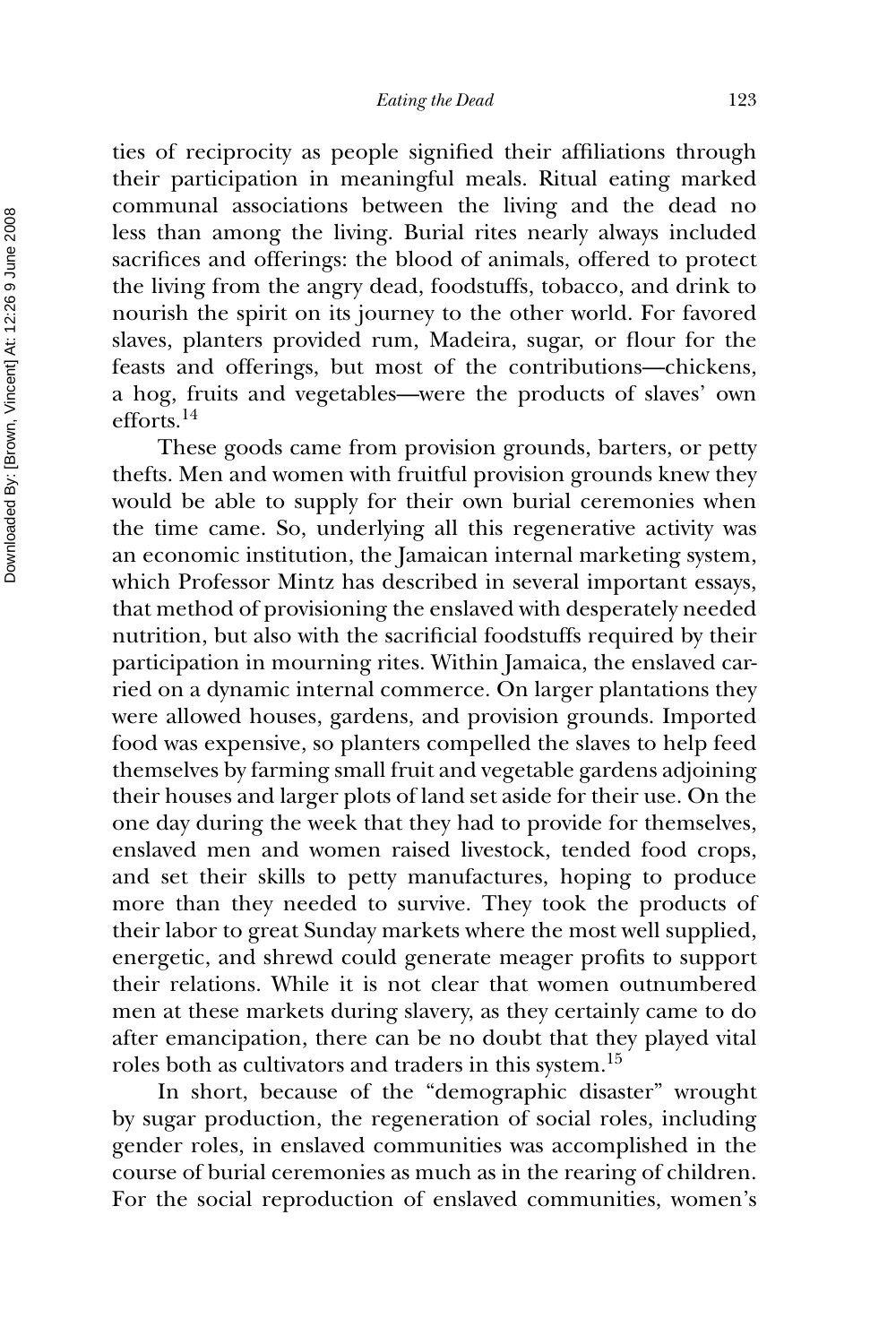roles as cultivators and marketers was equal to, or perhaps even more important than, their role in childbearing. And women's participation in burial rites as suppliers of crucial sacrificial goods, or as singers of dirges, or tenders to the burial grounds that became ancestral land by marking the location of new lineages, was as important in shaping the contours of enslaved communities as their role as wives, mothers, and workers in the cane.

*Sweetness and Power* recounts an important chapter in the broader history of energy usage—sugar's high calorie count has been key to its world historical importance. As such, the history of sugar production, consumption, and social meaning tells much about how the drive to harness energy-yielding products animates great human endeavors and shapes patterns of social life. Even if, as Professor Mintz worried when he ended the book, it appears to a few readers to be just another "chorus of the bone song—the hip bone's connected to the leg bone, etc." —sugar's story nevertheless epitomizes one of the most profound modes of analytical storytelling available to us: the articulation of global relationships through the history of commodities. As the U.S. occupation of Iraq continues on, perhaps indefinitely, we are reminded of how the consumption of fossil fuel has been closely associated with the machinery of death, and of the importance of mortuary rites in organizing communities suffering the effects of war or mobilizing their compatriots and coreligionists for insurgency and martyrdom. Oil and sugar would seem to have little in common. Yet as we learn that sugarcane-based ethanol is now being touted as a sustainable solution to humanity's ever-increasing hunger for convertible energy, one is compelled to wonder what historical role sugar might play in the future, should the world's great consumer societies continue to eat the dead.<sup>16</sup>

#### **Acknowledgments**

The author wishes to thank Amy Bentley, Carole Counihan, Maria Grahn-Farley, Walter Johnson, Ajantha Subramanian, and two anonymous reviewers for their comments on earlier drafts of this essay.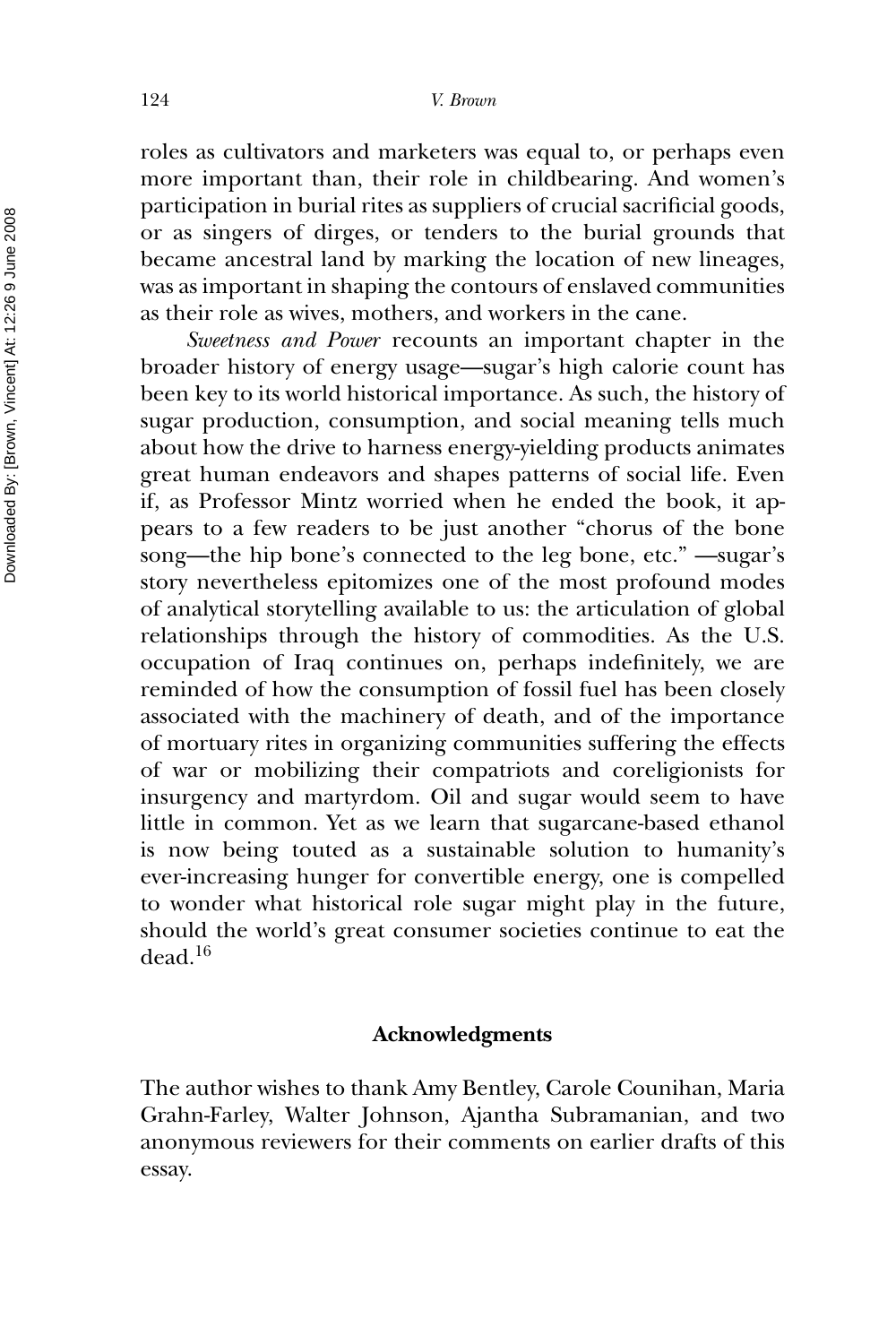#### **Notes**

- 1. Sidney W. Mintz, *Sweetness and Power: The Place of Sugar in Modern History* (New York: Penguin, 1985), Nancy Scheper-Hughes, *Death Without Weeping: the Violence of Everyday Life in Brazil* (Berkeley: University of California Press, 1992), p. 36. Much of the following commentary is adapted from Vincent Brown, *The Reaper's Garden: Death and Power in the World of Atlantic Slavery* (Cambridge, MA: Harvard University Press, 2008).
- 2. Robert Dirks, *The Black Saturnalia: Conflict and Its Ritual Expression on British West Indian Slave Plantations* (Gainesville: University of Florida Press, 1987), p. 22; Anonymous, *Marly; or, a Planter's Life in Jamaica* (Glasgow: Richard Griffin & Co., 1828), pp. 164–165; Simon Taylor to Chaloner Arcedeckne, 23 July 1770, Cambridge University Library, Vanneck Papers, 3A/ 1770/9.
- 3. Eric Williams, *Capitalism and Slavery* (Chapel Hill: University of North Carolina Press, 1994 (1944); Dirks, *The Black Saturnalia*, pp. 67–68, 77, also see 56–96; Richard Sheridan, *Doctors and Slaves: A Medical and Demographic History of Slavery in the British West Indies, 1680–1834* (Cambridge, UK: Cambridge University Press, 1985), pp. 207–219; Kenneth F. Kiple and Virginia H. Kiple, "Deficiency Diseases in the Caribbean," *Journal of Interdisciplinary History*, Vol. 11, No. 2 (1980): 197–215.
- 4. Mintz, *Sweetness and Power*, quotations on pp. 167, 43.
- 5. Elisabeth Isichei, *Voices of the Poor in Africa* (Rochester, NY: University of Rochester Press, 2002), pp. 29–30, 35, 29–41; Mimi Sheller, *Consuming the Caribbean: From Arawaks to Zombies* (London: Routledge, 2003), pp. 143–173.
- 6. Mintz, *Sweetness and Power*, pp. 180, 175.
- 7. Richard S. Dunn. "Sugar Production and Slave Women in Jamaica," in Ira Berlin and Philip D. Morgan, eds., *Cultivation and Culture: Labor and the Shaping of Slave Life in the Americas* (Charlottesville, 1993), pp. 49–72; quotations, pp. 72, 62.
- 8. Jennifer L. Morgan. 2004. *Laboring Women: Reproduction and Gender in New World Slavery*. Philadelphia: University of Pennsylvania Press, p. 9.
- 9. Sidney W. Mintz and Richard Price. 1992[1976]. *The Birth of African-American Culture: An Anthropological Perspective*. Boston: Beacon Press, p. 68.
- 10. John Thornton. 1998. "The Coromantees: An African Cultural Group in Colonial North America and the Caribbean," *Journal of Caribbean History* Vol. 32, Nos. 1 & 2: 161–178; Alexander X. Byrd, "Eboe, Country, Nation, and Gustavas Vassa's Interesting Narrative, *William and Mary Quarterly*, Vol. LXIII, No. 1 (January 2006): 123–148; Douglas B. Chambers, "Ethnicity in the Diaspora: The Slave Trade and the Creation of African 'Nations' in the Americas," *Slavery and Abolition*, Vol. 22, No. 3 (December 2001): 25–39. For a sophisticated interpretation of this process see Joseph Roach, *Cities of the Dead: Circum-Atlantic Performance* (New York, 1996), esp. pp. 59–63.
- 11. William Beckford. 1790. *A Descriptive Account of the Island of Jamaica*. London: T. and J. Egerton, p. 388.